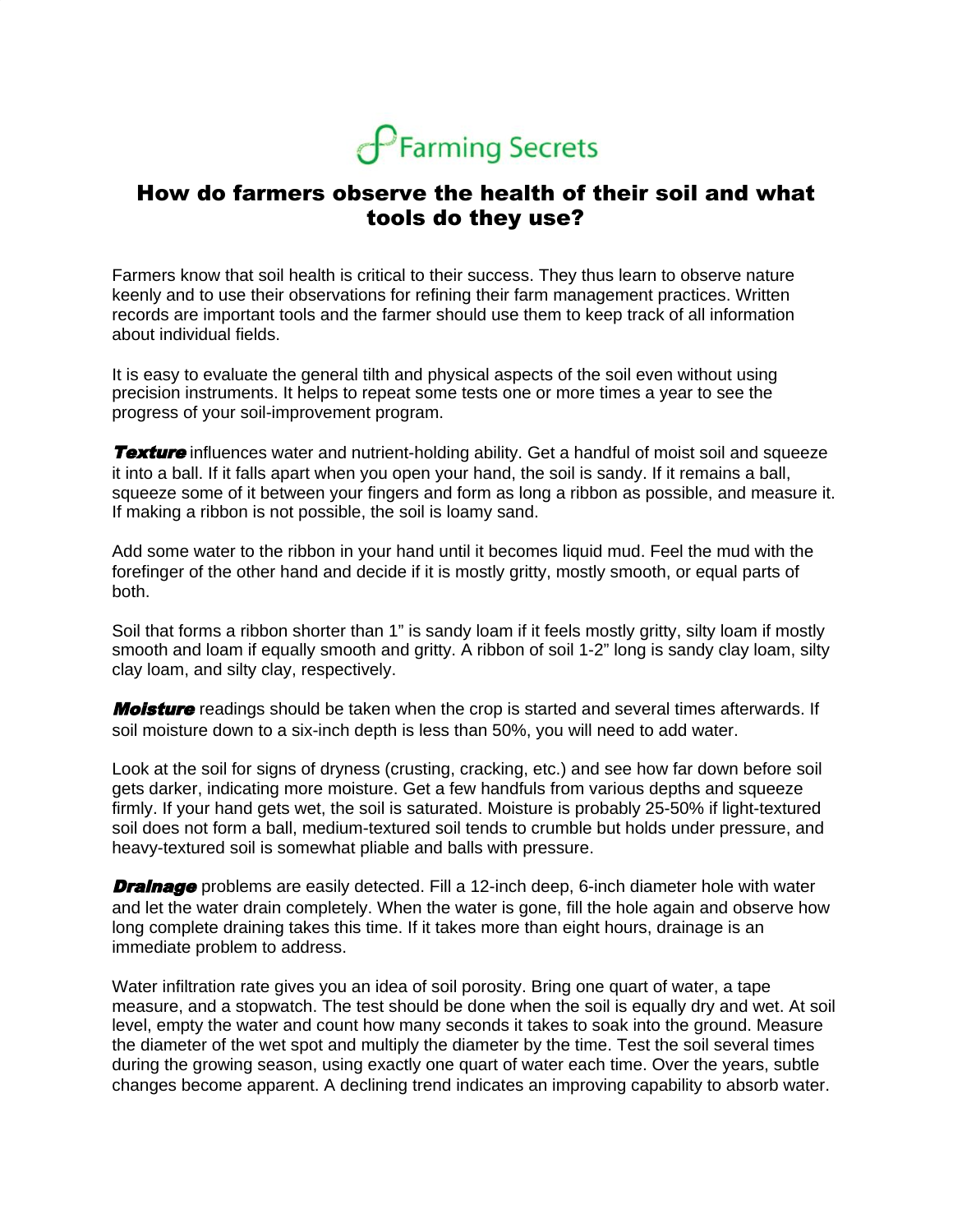**Structure** and size of soil aggregates and how well they hold together are important aspects of tilth. Soil with good structure holds about two times more water than soil of the same texture but with poor structure. Get some soil and observe how it crumbles in your hand. If well structured, heavy soil still crumbles easily whilst light soil keeps some shape without becoming powdery. If poorly structured, heavy soil resists crumbling whilst light soil becomes powdery. Evaluate aggregate stability by placing several large crumbs (up to one-half inch) in a glass filled with water. If many crumbs hold together, the soil has good structure.

The farmer should observe closely the biological activity of farm soil. As in the physical aspects, all information should be written down in the farm's records for use in analysis and decision-making.

**Organic matter content** should normally be measured in laboratory tests, but you can make a visual evaluation. Darker brown soil generally implies higher humus content. Dig up some soil and look for white threads of fungal mycelia and undecomposed organic matter. The absence of crop residues from the previous growing season within a few weeks of the new crop indicates the soil is biologically active. If residues are still present, you need to stimulate more soil organisms.

**Counting earthworms** is a useful indicator of biological activity and overall soil health. Avoid taking the soil from spots that would overstate the worm count, such as under mulch or close to a compost pile. It is advisable to wait until a cool time of day so worms will not be exposed to harmful conditions.

The earthworm census should be taken several times each season; the season average can be used to analyse year-to-year changes in soil health. You can pick any of these alternative methods for estimating earthworm population:

- Dig out everything in a 12-in x 12-in x 6-in (30.5-cm x 30.5-cm x 15.2-cm) plot and place in a pan or bucket. Good healthy soil should contain 10 or more earthworms in a sample this size.
- Dig out a "spade-split" of soil, about 2-in (5-cm) wide and 8-in (20-cm) deep (the spade blade serves as length). There should be several spade-splits taken from each field, and the average for the field is calculated. For each spade-split, one earthworm is roughly equivalent to 100,000 worms per acre (247,000 worms per hectare).
- This is the simplest: just count the number of earthworm holes (marked by the earthworm castings beside them) in a designated area. The same area should be used for subsequent counts during the season, to make the year-to-year numbers comparable.